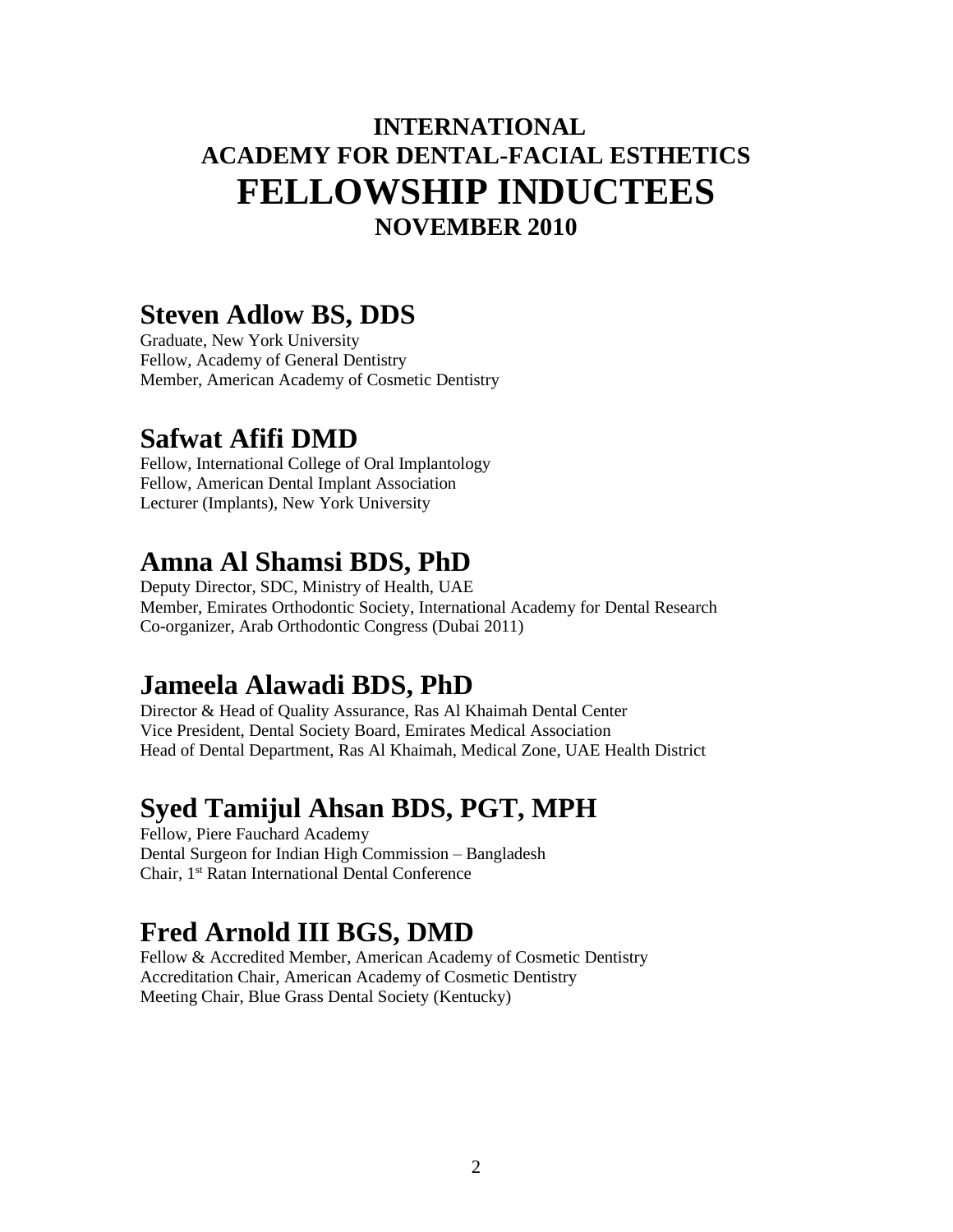## **Yakir Arteaga BA, DDS**

Clinical Instructor, New York University College of Dentistry – International Esthetics Program Section Chief & Clinical Instructor, Mount Sinai Medical Center Member, Dental Identification Unit, New York City

## **Claude Ashmore BA, BDS**

Member, British Academy of Cosmetic Dentistry Awarded, General Dentist of the Year, James Hull Associates Treasurer, London Dental Study Club

### **Peter Boulden BS DMD**

Founding Member & Board Member, American Academy of Oral Systemic Health Board Member, Academy of Comprehensive Esthetics Fellow, Academy of General Dentistry

# **Sukhjit Chhoker BSc, BDS**

Clinical Post Graduate Lecturer, Implant GIFT course (occlusion and implantology) Currently completing MSc in Implant Dentistry, University of Warwick Mentor, Osteo-Ti Implants

### **Shing Alexander Chu BDS, LDSRCS(Eng), MSc (Implantology)**

Clinical Tutor & Lecturer, General Implant Forum & Training Hon. Assoc. Clinical teacher, Warwick University MSc Program Implantology Diplomate, British Society of Oral Implantology

## **Gordon Craig III BA, MBA**

Vice President, Sterngold LLC, Business Development & Sales Member, Who's Who in American Colleges & Universities Previously, Director of Marketing & E-Business, Cookson Group

## **Richard John Cure BDS, MGDS**

Clinical Director of Orthodontics, University of Warwick Examiner, Royal College of Surgeons (England & Edinburgh), Kings College London Clinical Practice Prize, University of Birmingham

## **Greg Gallant BS, DMD**

Assistant Clinical Professor, New York University Master, Academy of General Dentistry Fellow, International Congress of Oral Implantologists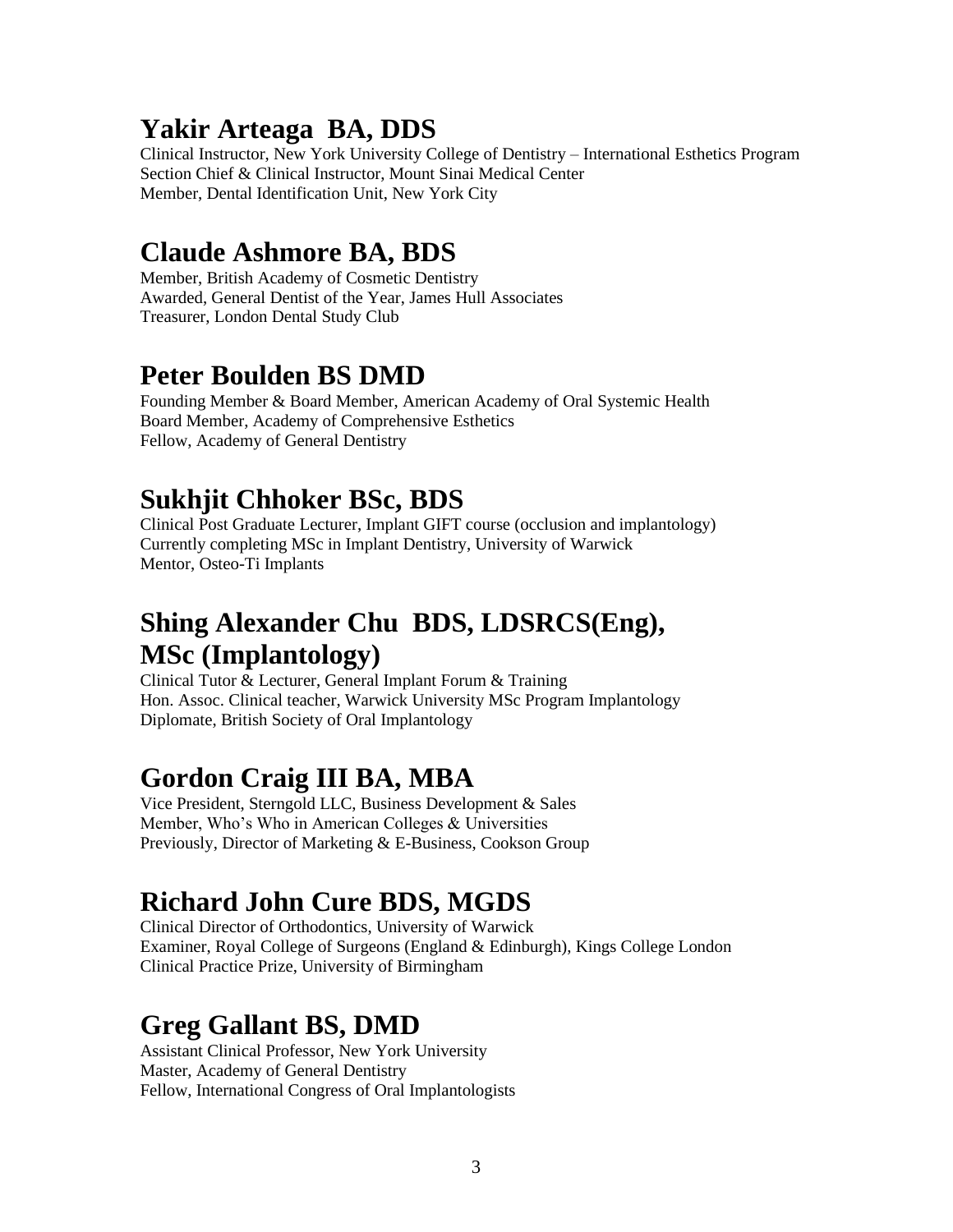## **Tom Gallop BA, BA**

Chief Executive Officer, SSWhite Burs (168 year old company that founded Dental Cosmos) Board Member & Chair, DTA / ADA Give Kids a Smile Symposium Board of Visitors, Temple University School of Dentistry

# **Chad Gehani DDS**

Associate Clinical Professor, Endodontics, New York University Chair, Department of Endodontics, Flushing Hospital New York University Fellow, Pierre Fauchard Academy, Intl. College of Dentists, American College of Dentists

# **Michael Goldberg BA, DMD**

Fellow, Academy of General Dentistry Meritorious Service Certificate, American Dental Association Professor, Clinical Dentistry, Oral Maxillofacial Surgery, Columbia University (New York)

# **Joseph Greenberg BA, DMD**

Clinical Professor, Periodontics, University of Pennsylvania School of Dental Medicine Adjunct Professor, Restorative Dentistry, Temple University School of Dental Medicine Fellow, Academy of General Dentistry & New York Academy of Prosthodontics

## **Dominic Hassall BDS, MSc, FDS RCPS, MRD RCS, FDS, RCS, PGCTLHE**

Associate Honorary Clinical Professor, Implantology, University of Warwick Senior Lecturer, Restorative and Cosmetic Dentistry, University Central Lancashire Specialty Fellowship, Restorative Dentistry, awarded by English, Scottish and Irish Colleges

# **Elizabeth Hopkins BDS, FDSRCS, DDORCPS**

Clinical Director, Orthodontic Therapy, University of Warwick Registrar, Birmingham Children's Hospital, Birmingham Dental Hospital Chair, Managed Clinical Network in Orthodontics

# **Stephen Hwang DDS**

Diplomate, The International Congress of Oral Implantology Fellow, Royal Society of Health (London), AGD Acad. International Studies, A.S.Osseoint. Section leader, Jacksonville Symphony Chorus

# **Martin Jablow BA, DMD**

President, Dental Technology Solutions Fellow, Academy of General Dentistry Co-Anchor, Dental Entertainment Network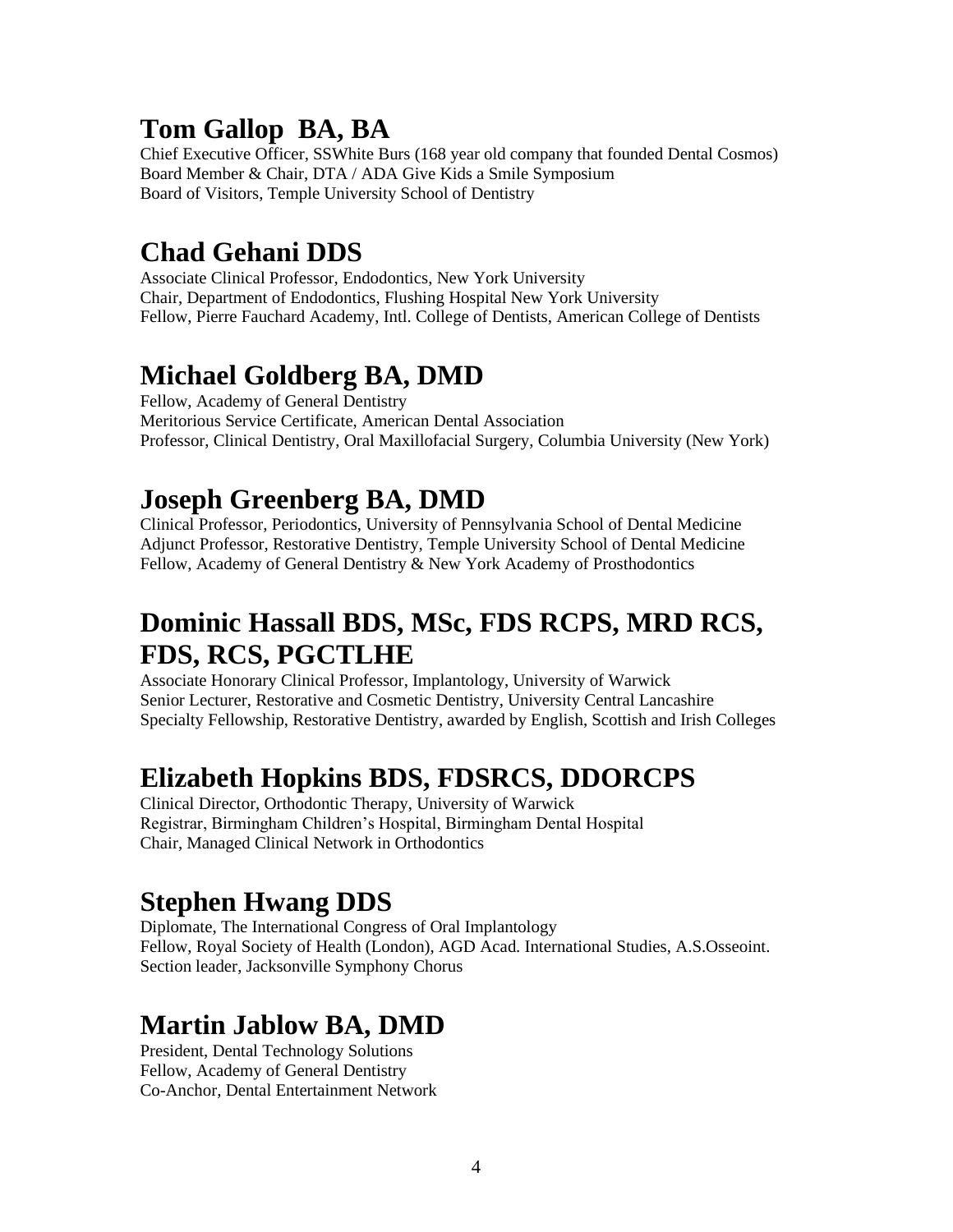### **Alan Jurim BS, DDS**

Dual BS, Computer Systems Engineering & Electrical Systems Engineering Lab Technician & Manager, Jurim Dental Studio Lecturer, Greater New York Dental Meeting

### **Barbara Jurim BA, DDS**

Associate Clinical Professor, Implant-Periodontics Post Graduate Clinic, New York University Member, American College of Prosthodontics, American Academy of Cosmetic Dentistry Vice President, Marketing, Jurim Dental Studio

#### **Mark Marinbach CDT**

Assistant Professor, Temple University Dental School President, Nu-Life Restorations Faculty, Prosthetics, Misch Institute

# **Alan Miller BS**

President & CEO, AMD Lasers US Pro National Champion jet ski racer Certified, Emergency Medical Technician

## **Noriyuki Negoro BSc, MSc**

President, Shofu Inc Steering Committee, Japan Research Council on Dental Products Numerous publications on adhesive monomers, flowable resins and the development of Giomers

### **Rowena Owen BA, BDS**

Dental Officer, Betsi Cadwaldr University NHS Trust Advanced training in ILS and Life Support Active participant in dramatics and musical theatre

### **Siobhan Owen BDS**

Member, BDA, British Academy of Cosmetic Dentistry, British Dental Bleaching Society Managing Director of Southern Cross Dental Laboratories UK Ltd Judging Panel, Dentistry Awards

## **Ali Qamber BDS**

Director, Bahrain Dental Society Post Graduate Certificate, Esthetic Dentistry, Manipal Academy of Higher Education Post Graduate Certificate in Orthodontics